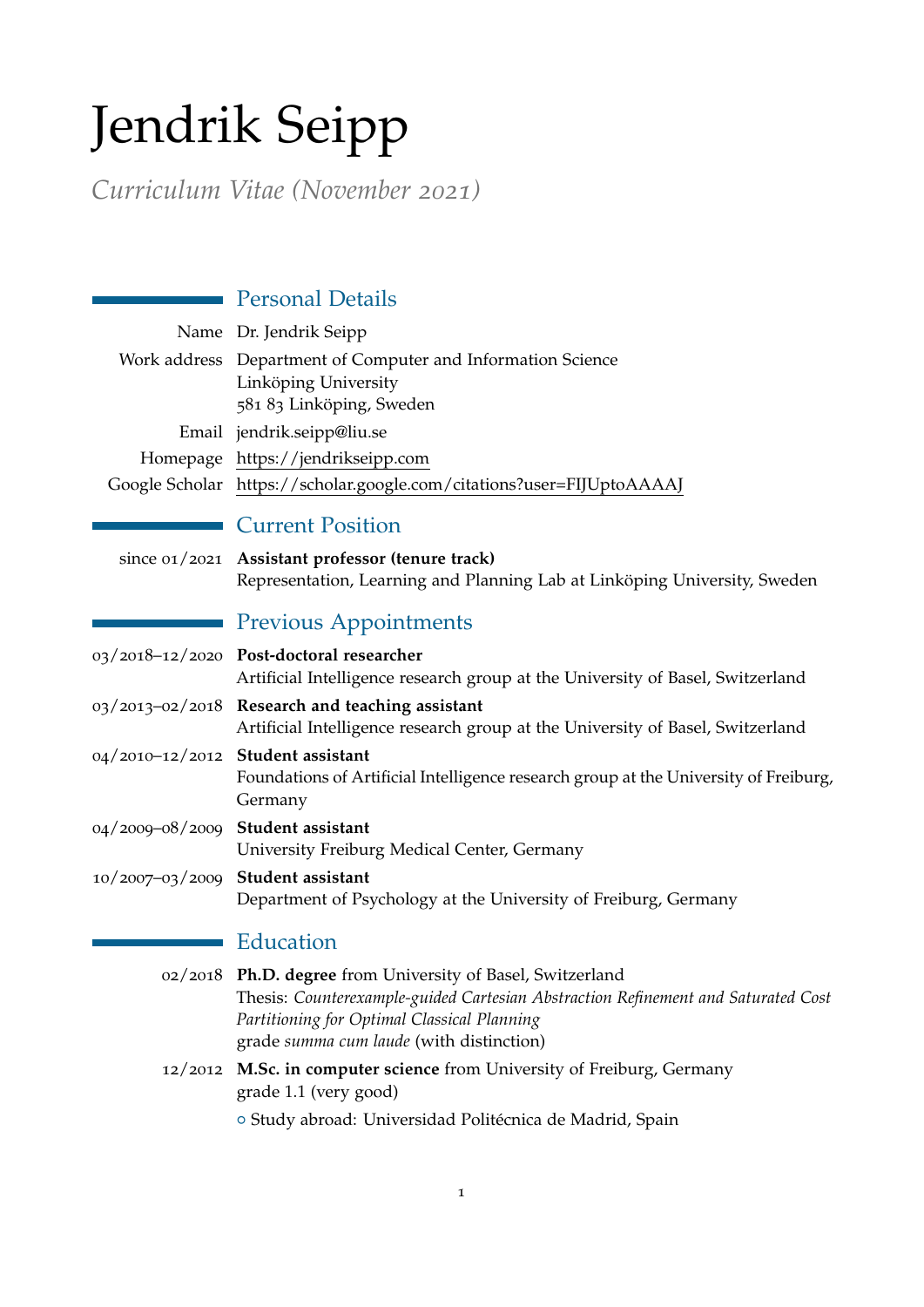| 09/2009 B.Sc. in computer science from University of Freiburg, Germany<br>grade 1.1 (very good)                                                                                                                                  |
|----------------------------------------------------------------------------------------------------------------------------------------------------------------------------------------------------------------------------------|
| <b>Summer Schools</b>                                                                                                                                                                                                            |
| 10/2020 ICAPS Summer School on Automated Planning & Scheduling<br>Online                                                                                                                                                         |
| 06/2018 International Summer School on Planning and Scheduling<br>Noordwijk, The Netherlands                                                                                                                                     |
| 09/2013 G-Node Summer School on Advanced Scientific Programming in Python<br>Zurich, Switzerland                                                                                                                                 |
| 06/2013 International Summer School on Planning and Scheduling<br>Perugia, Italy                                                                                                                                                 |
| 06/2011 ACAI Summer School on Automated Planning and Scheduling<br>Freiburg, Germany                                                                                                                                             |
| <b>Research Visits</b>                                                                                                                                                                                                           |
| o1/2020–12/2020 Robotics and Intelligent Systems group, University of Oslo, Norway<br>Project: Model-based optimization for configuring modular robots                                                                           |
| 07/2015-08/2015 Algorithms Lab, University of British Columbia, Vancouver, Canada<br>Project: Automatic planner configuration and runtime prediction via machine learning                                                        |
| Awards                                                                                                                                                                                                                           |
| <b>Awards for Academic Publications</b>                                                                                                                                                                                          |
| 08/2021 Distinguished Paper Award<br>for the paper "Learning Generalized Unsolvability Heuristics for Classical Plan-<br>ning"<br>at IJCAI 2021, held online                                                                     |
| (with Simon Ståhlberg and Guillem Francès)                                                                                                                                                                                       |
| o Out of 4204 conference submissions, there were three winners of the award<br>and one runner-up.                                                                                                                                |
| 10/2020 ICAPS Best Dissertation Award<br>for the PhD dissertation "Counterexample-guided Cartesian Abstraction Refine-<br>ment and Saturated Cost Partitioning for Optimal Classical Planning"<br>at ICAPS 2020 in Nancy, France |
| o There were two winners of the award.                                                                                                                                                                                           |
| 05/2020 Best Paper Award<br>for the paper "An Atom-Centric Perspective on Stubborn Sets"<br>at SoCS 2020, held online<br>(with Gabriele Röger, Malte Helmert and Silvan Sievers)                                                 |
| $\circ$ Out of 34 submissions, this was the sole recipient of the award.                                                                                                                                                         |
| 06/2017 Best Student Paper Award<br>for the paper "Better Orders for Saturated Cost Partitioning in Optimal Classical<br>Planning"<br>at SoCS 2017 in Pittsburgh, Pennsylvania, USA                                              |

2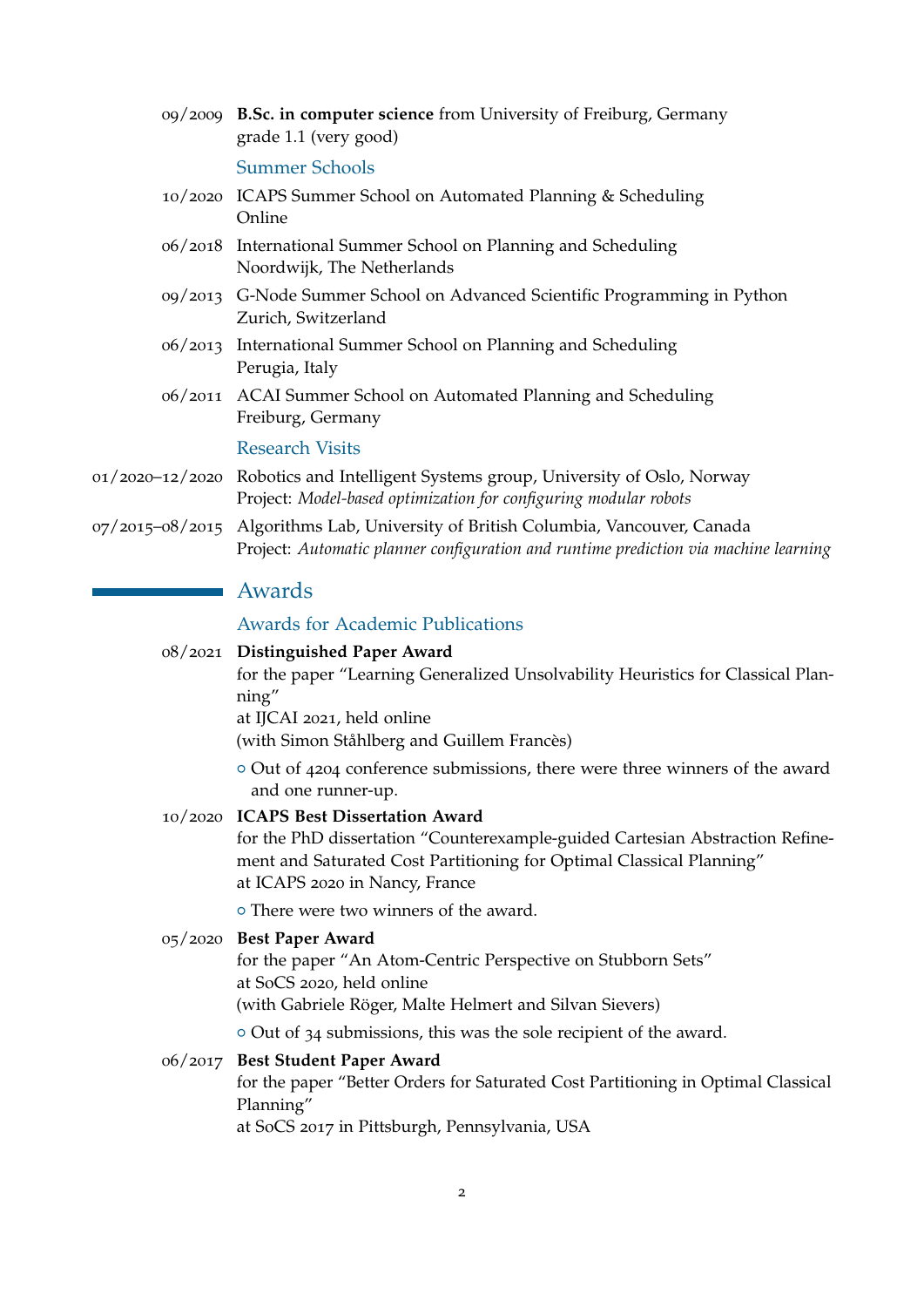$\circ$  Sole recipient of the award (number of eligible submissions unknown).

## 02/2015 **Outstanding Paper Award**

for the paper "From Non-Negative to General Operator Cost Partitioning" at AAAI 2015 in Austin, Texas, USA (with Florian Pommerening, Malte Helmert and Gabriele Röger)

 $\circ$  Out of 1991 conference submissions, this was the sole recipient of the award.

#### Awards for Planning Systems

06/2018 **Winner, Deterministic Sequential Satisficing Track** for the planning system "Fast Downward Stone Soup 2018" at the 9th International Planning Competition (IPC 2018) at ICAPS 2018, Delft, The Netherlands (with Gabriele Röger) 06/2018 **Winner, Deterministic Sequential Cost-Bounded Track** for the planning system "Fast Downward Stone Soup 2018" at the 9th International Planning Competition (IPC 2018) at ICAPS 2018, Delft, The Netherlands (with Gabriele Röger) 06/2016 **Winner** for the planning system "Fast Downward Aidos"

at the 1st Unsolvability International Planning Competition (UIPC 2016) at ICAPS 2016, London, England (with Florian Pommerening, Silvan Sievers, Martin Wehrle, Chris Fawcett and Yusra Alkhazraji)

- 10/2014 **Second Place and Best Learner Award, Learning Track** for the planning system "Fast Downward Cedalion" at the 8th International Planning Competition (IPC 2014) at ICAPS 2014, Portsmouth, New Hampshire, USA (with Silvan Sievers and Frank Hutter)
- 10/2014 **Third Place and Best Basic Solver Award, Learning Track** for the planning system "Fast Downward SMAC" at the 8th International Planning Competition (IPC 2014) at ICAPS 2014, Portsmouth, New Hampshire, USA (with Silvan Sievers and Frank Hutter)
- 06/2011 **Winner, Deterministic Sequential Optimization Track** for the planning system "Fast Downward Stone Soup-1" at the 7th International Planning Competition (IPC 2011) at ICAPS 2011, Freiburg, Germany (with Malte Helmert, Jörg Hoffmann, Erez Karpas, Emil Keyder, Raz Nissim, Silvia Richter, Gabriele Röger and Matthias Westphal)
- 06/2011 **Runner-up, Deterministic Sequential Satisficing Track** for the planning system "Fast Downward Stone Soup-1" at the 7th International Planning Competition (IPC 2011) at ICAPS 2011, Freiburg, Germany (with Malte Helmert, Erez Karpas, Silvia Richter and Gabriele Röger)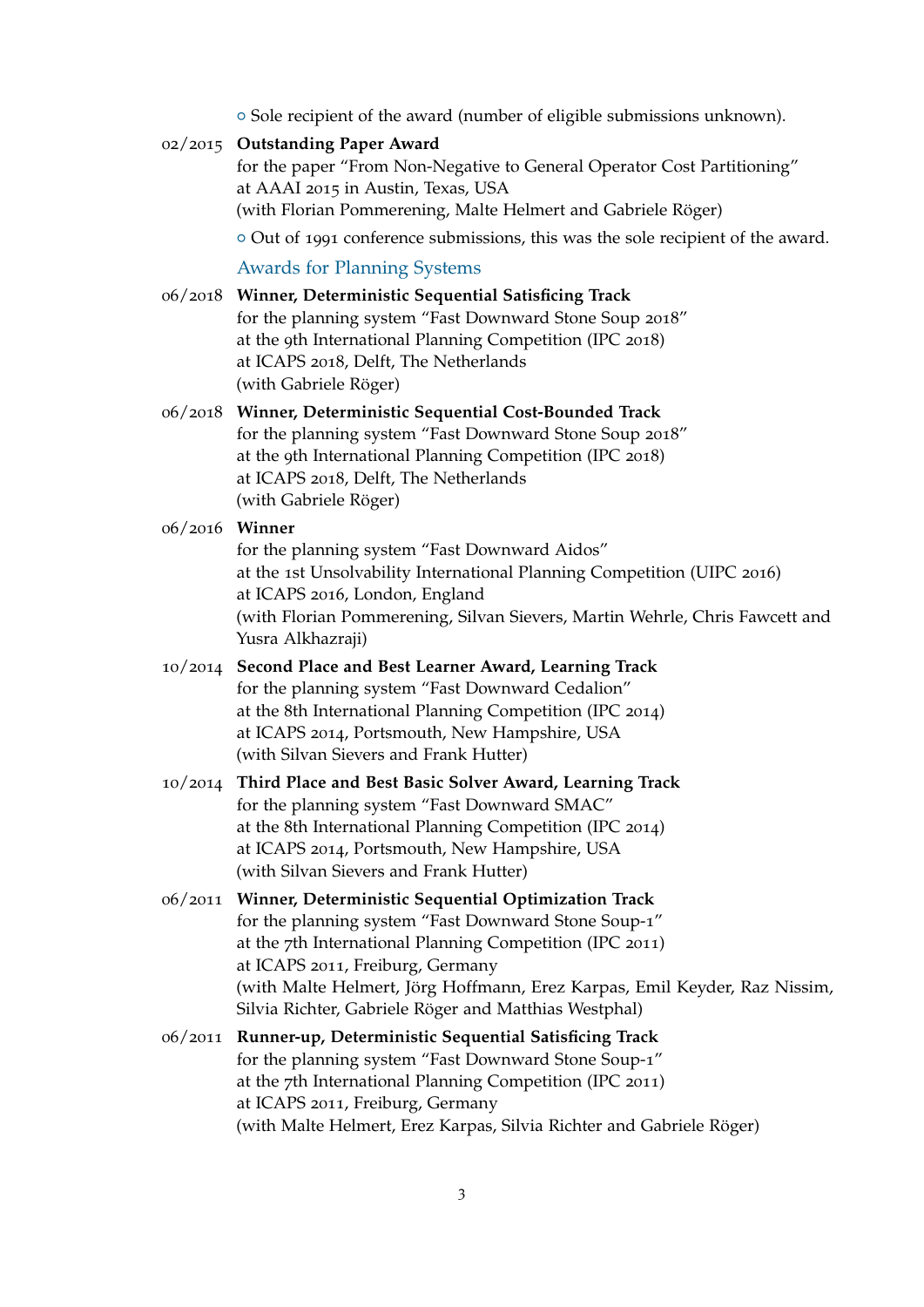|                  | 06/2011 Runner-up, Learning Track<br>for the planning system "Fast Downward Autotune-speed"<br>at the 7th International Planning Competition (IPC 2011)<br>at ICAPS 2011, Freiburg, Germany<br>(with Chris Fawcett, Malte Helmert, Holger Hoos, Erez Karpas, Gabriele Röger) |
|------------------|------------------------------------------------------------------------------------------------------------------------------------------------------------------------------------------------------------------------------------------------------------------------------|
|                  | <b>Awards at Programming Competitions</b>                                                                                                                                                                                                                                    |
| 03/2011          | <b>Third Place</b><br>at the national programming competition (informatiCup) of the German society<br>for computer science (GI) with Manuel Braun and Jonas Sternisko                                                                                                        |
| 03/2009          | <b>Second Place</b><br>at the national programming competition (informatiCup) of the German society<br>for computer science (GI) with Manuel Braun                                                                                                                           |
| 01/2008 Finalist | at the German national competition for e-learning applications (D-ELINA)                                                                                                                                                                                                     |
|                  | <b>Other Awards</b>                                                                                                                                                                                                                                                          |
|                  | 04/2013 MFG Talent Award (Talente-Preis)<br>at the third MFG talent day held by the Medien- und Filmgesellschaft Baden-<br>Württemberg                                                                                                                                       |
|                  | Scholarships                                                                                                                                                                                                                                                                 |
|                  | 10/2009-10/2010 Christoph Rüchardt scholarship<br>Scholarship for students with outstanding achievements during B.Sc. studies                                                                                                                                                |
|                  | <b>Acquired Funding</b>                                                                                                                                                                                                                                                      |
|                  | All grants as sole primary investigator unless indicated otherwise.                                                                                                                                                                                                          |
|                  | <b>Ongoing Projects</b>                                                                                                                                                                                                                                                      |
|                  | 09/2021-08/2025 Learning Dynamic Algorithms for Automated Planning<br>2 546 480 SEK, 1 Ph.D. student<br>Wallenberg AI, Autonomous Systems and Software Program                                                                                                               |
|                  | <b>Completed Projects</b>                                                                                                                                                                                                                                                    |
|                  | 11/2011-10/2012 Abstraction Refinement for Classical Planning Problems<br>9443 EUR<br>Karl Steinbuch scholarship by MFG Baden-Württemberg mbH                                                                                                                                |
| 11/2010-10/2011  | Learning Portfolios of Automatically Tuned Planners<br>10000 EUR<br>Karl Steinbuch scholarship by MFG Baden-Württemberg mbH<br>(with Manuel Braun and Johannes Garimort)                                                                                                     |
|                  | Publications                                                                                                                                                                                                                                                                 |
|                  | <b>Journal Publications</b>                                                                                                                                                                                                                                                  |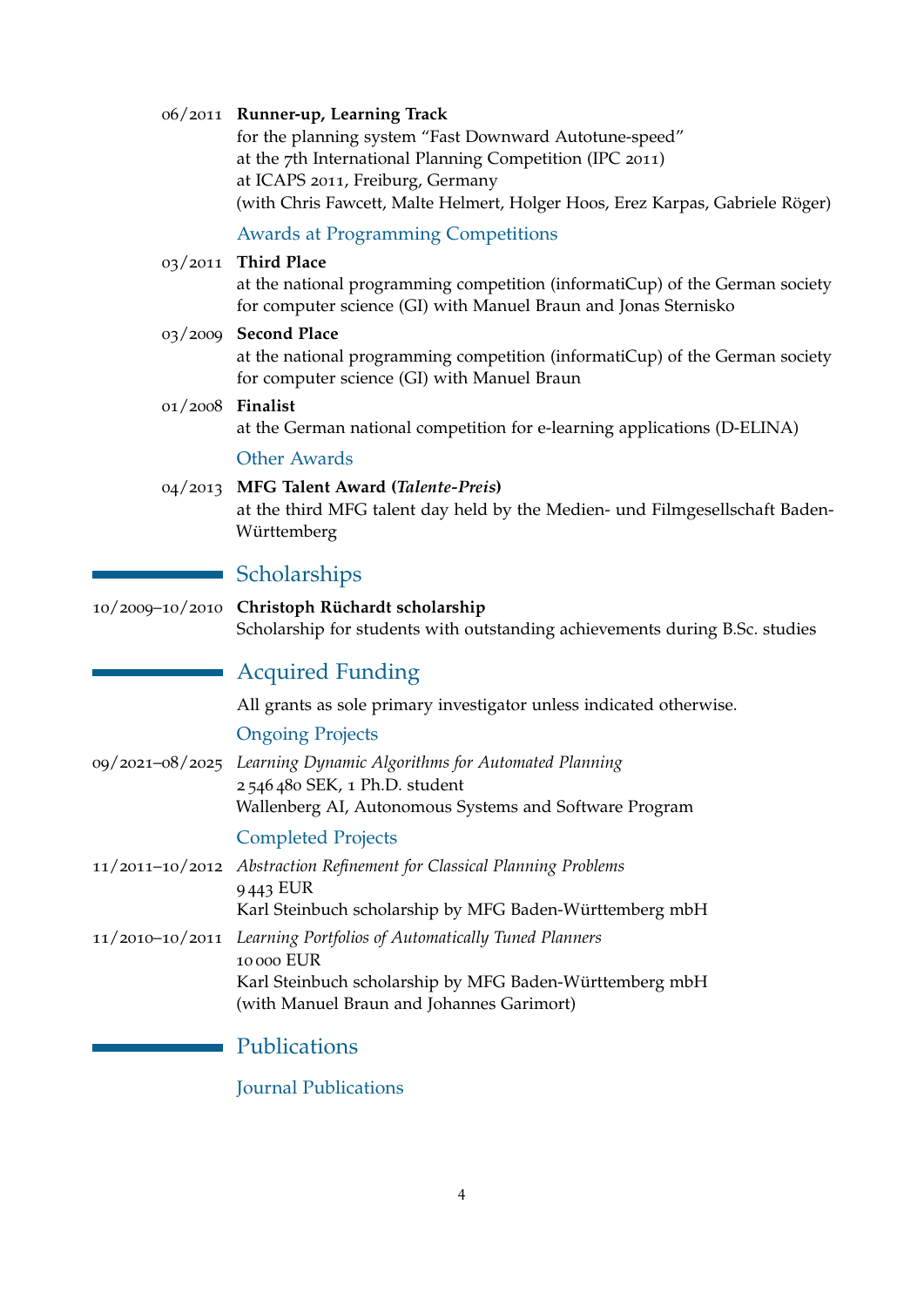2020 **Jendrik Seipp**, Thomas Keller, and Malte Helmert. Saturated cost partitioning for optimal classical planning. *Journal of Artificial Intelligence Research*, 67:129–167, 2020.

# 2018 **Jendrik Seipp** and Malte Helmert. Counterexample-guided Cartesian abstraction refinement for classical planning. *Journal of Artificial Intelligence Research*, 62:535–577, 2018.

Peer-Reviewed Papers at Major Conferences

2021 Dominik Drexler, **Jendrik Seipp**, and Hector Geffner. Expressing and exploiting the common subgoal structure of classical planning domains using sketches.

In Esra Erdem, Meghyn Bienvenu, and Gerhard Lakemeyer, editors, *Proceedings of the Eighteenth International Conference on Principles of Knowledge Representation and Reasoning (KR 2021)*, 2021.

Dominik Drexler, **Jendrik Seipp**, and David Speck. Subset-saturated transition cost partitioning.

In Robert P. Goldman, Susanne Biundo, and Michael Katz, editors, *Proceedings of the Thirty-First International Conference on Automated Planning and Scheduling (ICAPS 2021)*, pages 131–139. AAAI Press, 2021.

Florian Pommerening, Thomas Keller, Valentina Halasi, **Jendrik Seipp**, Silvan Sievers, and Malte Helmert.

Dantzig-wolfe decomposition for cost partitioning.

In Robert P. Goldman, Susanne Biundo, and Michael Katz, editors, *Proceedings of the Thirty-First International Conference on Automated Planning and Scheduling (ICAPS 2021)*. AAAI Press, 2021.

#### **Jendrik Seipp**.

Online saturated cost partitioning for classical planning.

In Robert P. Goldman, Susanne Biundo, and Michael Katz, editors, *Proceedings of the Thirty-First International Conference on Automated Planning and Scheduling (ICAPS 2021)*. AAAI Press, 2021.

**Jendrik Seipp**, Thomas Keller, and Malte Helmert.

Saturated post-hoc optimization for classical planning.

In Kevin Leyton-Brown and Mausam, editors, *Proceedings of the Thirty-Fifth AAAI Conference on Artificial Intelligence (AAAI 2021)*, pages 11947–11953. AAAI Press, 2021.

Simon Ståhlberg, Guillem Francès, and **Jendrik Seipp**.

Learning generalized unsolvability heuristics for classical planning.

In Zhi-Hua Zhou, editor, *Proceedings of the 30th International Joint Conference on Artificial Intelligence (IJCAI 2021)*. IJCAI, 2021.

Álvaro Torralba, **Jendrik Seipp**, and Silvan Sievers.

Automatic instance generation for classical planning.

In Robert P. Goldman, Susanne Biundo, and Michael Katz, editors, *Proceedings of the Thirty-First International Conference on Automated Planning and Scheduling (ICAPS 2021)*, pages 376–384. AAAI Press, 2021.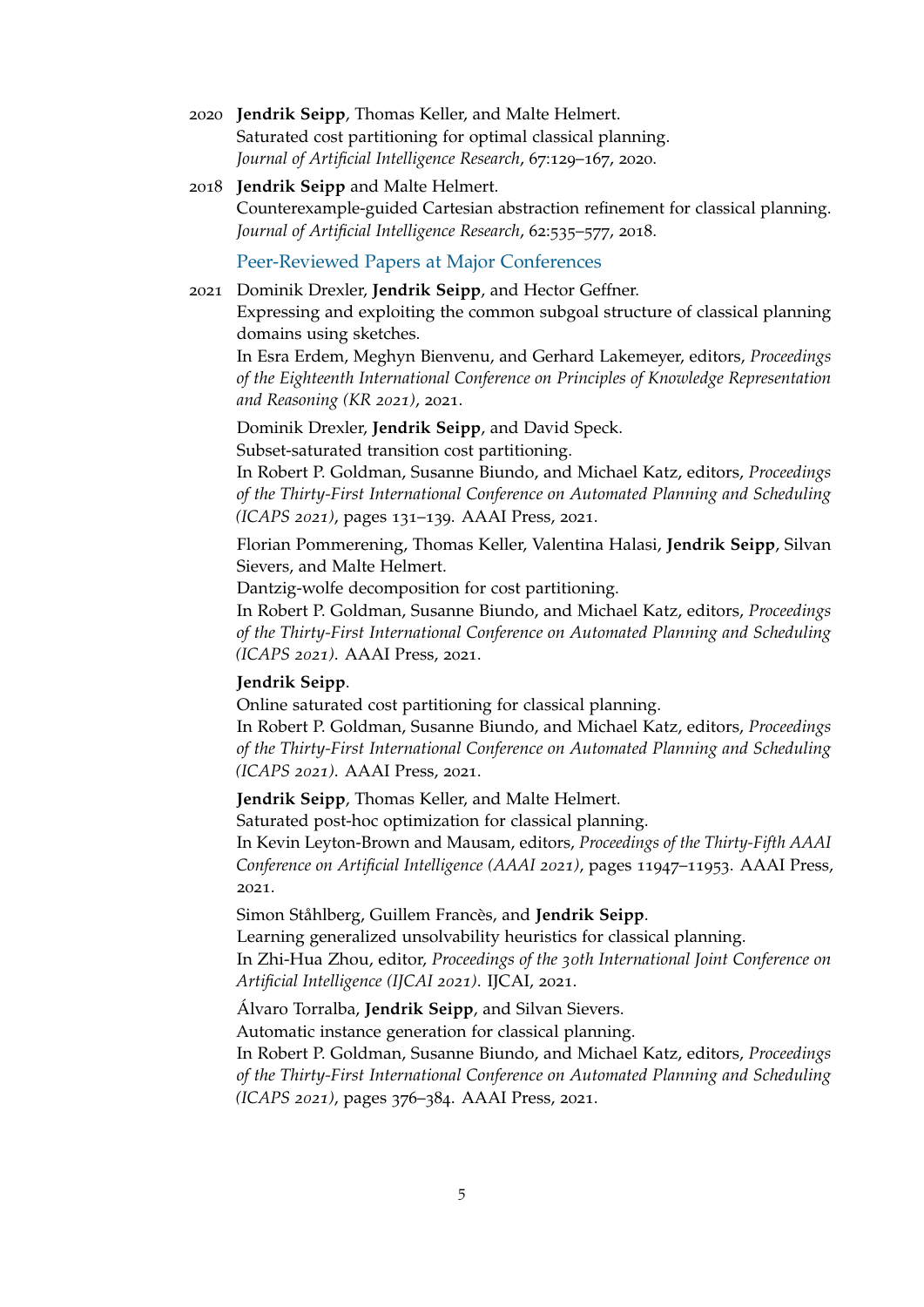# 2020 Gabriele Röger, Malte Helmert, **Jendrik Seipp**, and Silvan Sievers.

An atom-centric perspective on stubborn sets.

In Daniel Harabor and Mauro Vallati, editors, *Proceedings of the 13th Annual Symposium on Combinatorial Search (SoCS 2020)*, pages 57–65. AAAI Press, 2020.

#### **Jendrik Seipp**, Samuel von Allmen, and Malte Helmert.

Incremental search for counterexample-guided Cartesian abstraction refinement. In J. Christopher Beck, Erez Karpas, and Shirin Sohrabi, editors, *Proceedings of the Thirtieth International Conference on Automated Planning and Scheduling (ICAPS 2020)*, pages 244–248. AAAI Press, 2020.

### 2019 **Jendrik Seipp**.

Pattern selection for optimal classical planning with saturated cost partitioning. In Sarit Kraus, editor, *Proceedings of the 28th International Joint Conference on Artificial Intelligence (IJCAI 2019)*, pages 5621–5627. IJCAI, 2019.

## **Jendrik Seipp** and Malte Helmert.

Subset-saturated cost partitioning for optimal classical planning. In Nir Lipovetzky, Eva Onaindia, and David E. Smith, editors, *Proceedings of the Twenty-Ninth International Conference on Automated Planning and Scheduling (ICAPS 2019)*, pages 391–400. AAAI Press, 2019.

#### 2017 **Jendrik Seipp**.

Better orders for saturated cost partitioning in optimal classical planning. In Alex Fukunaga and Akihiro Kishimoto, editors, *Proceedings of the 10th Annual Symposium on Combinatorial Search (SoCS 2017)*, pages 149–153. AAAI Press, 2017.

**Jendrik Seipp**, Thomas Keller, and Malte Helmert.

A comparison of cost partitioning algorithms for optimal classical planning. In Laura Barbulescu, Jeremy Frank, Mausam, and Stephen F. Smith, editors, *Proceedings of the Twenty-Seventh International Conference on Automated Planning and Scheduling (ICAPS 2017)*, pages 259–268. AAAI Press, 2017.

**Jendrik Seipp**, Thomas Keller, and Malte Helmert.

Narrowing the gap between saturated and optimal cost partitioning for classical planning.

In Satinder Singh and Shaul Markovitch, editors, *Proceedings of the Thirty-First AAAI Conference on Artificial Intelligence (AAAI 2017)*, pages 3651–3657. AAAI Press, 2017.

2016 Thomas Keller, Florian Pommerening, **Jendrik Seipp**, Florian Geißer, and Robert Mattmüller.

State-dependent cost partitionings for Cartesian abstractions in classical planning.

In Subbarao Kambhampati, editor, *Proceedings of the 25th International Joint Conference on Artificial Intelligence (IJCAI 2016)*, pages 3161–3169. AAAI Press, 2016.

**Jendrik Seipp**, Florian Pommerening, Gabriele Röger, and Malte Helmert. Correlation complexity of classical planning domains.

In Subbarao Kambhampati, editor, *Proceedings of the 25th International Joint Conference on Artificial Intelligence (IJCAI 2016)*, pages 3242–3250. AAAI Press, 2016.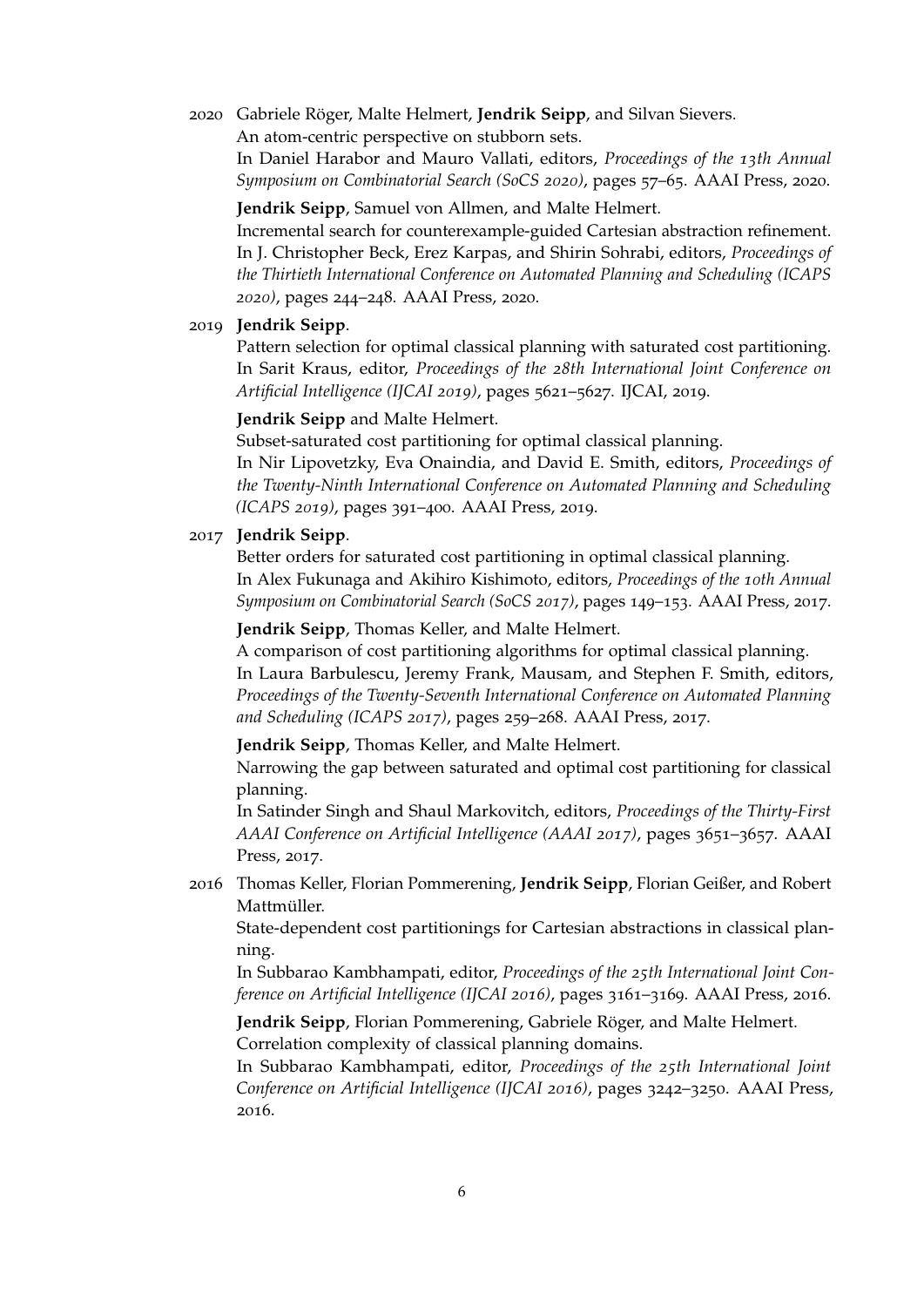2015 Florian Pommerening, Malte Helmert, Gabriele Röger, and **Jendrik Seipp**. From non-negative to general operator cost partitioning.

In Blai Bonet and Sven Koenig, editors, *Proceedings of the Twenty-Ninth AAAI Conference on Artificial Intelligence (AAAI 2015)*, pages 3335–3341. AAAI Press, 2015.

**Jendrik Seipp**, Florian Pommerening, and Malte Helmert. New optimization functions for potential heuristics.

In Ronen Brafman, Carmel Domshlak, Patrik Haslum, and Shlomo Zilberstein, editors, *Proceedings of the Twenty-Fifth International Conference on Automated Planning and Scheduling (ICAPS 2015)*, pages 193–201. AAAI Press, 2015.

**Jendrik Seipp**, Silvan Sievers, Malte Helmert, and Frank Hutter. Automatic configuration of sequential planning portfolios.

In Blai Bonet and Sven Koenig, editors, *Proceedings of the Twenty-Ninth AAAI Conference on Artificial Intelligence (AAAI 2015)*, pages 3364–3370. AAAI Press, 2015.

2014 **Jendrik Seipp** and Malte Helmert.

Diverse and additive Cartesian abstraction heuristics. In Steve Chien, Alan Fern, Wheeler Ruml, and Minh Do, editors, *Proceedings of the Twenty-Fourth International Conference on Automated Planning and Scheduling (ICAPS 2014)*, pages 289–297. AAAI Press, 2014.

2013 **Jendrik Seipp** and Malte Helmert.

Counterexample-guided Cartesian abstraction refinement. In Daniel Borrajo, Subbarao Kambhampati, Angelo Oddi, and Simone Fratini, editors, *Proceedings of the Twenty-Third International Conference on Automated Planning and Scheduling (ICAPS 2013)*, pages 347–351. AAAI Press, 2013.

2012 **Jendrik Seipp**, Manuel Braun, Johannes Garimort, and Malte Helmert. Learning portfolios of automatically tuned planners. In Lee McCluskey, Brian Williams, José Reinaldo Silva, and Blai Bonet, editors, *Proceedings of the Twenty-Second International Conference on Automated Planning and Scheduling (ICAPS 2012)*, pages 368–372. AAAI Press, 2012.

# Peer-Reviewed Workshop Papers

2020 Patrick Ferber and **Jendrik Seipp**. Explainable planner selection. In *ICAPS 2020 Workshop on Explainable AI Planning (XAIP)*, 2020.

# **Jendrik Seipp**.

Online saturated cost partitioning for classical planning. In *ICAPS 2020 Workshop on Heuristics and Search for Domain-independent Planning (HSDIP)*, pages 16–22, 2020.

Álvaro Torralba, **Jendrik Seipp**, and Silvan Sievers. Automatic configuration of benchmark sets for classical planning. In *ICAPS 2020 Workshop on Heuristics and Search for Domain-independent Planning (HSDIP)*, pages 58–66, 2020.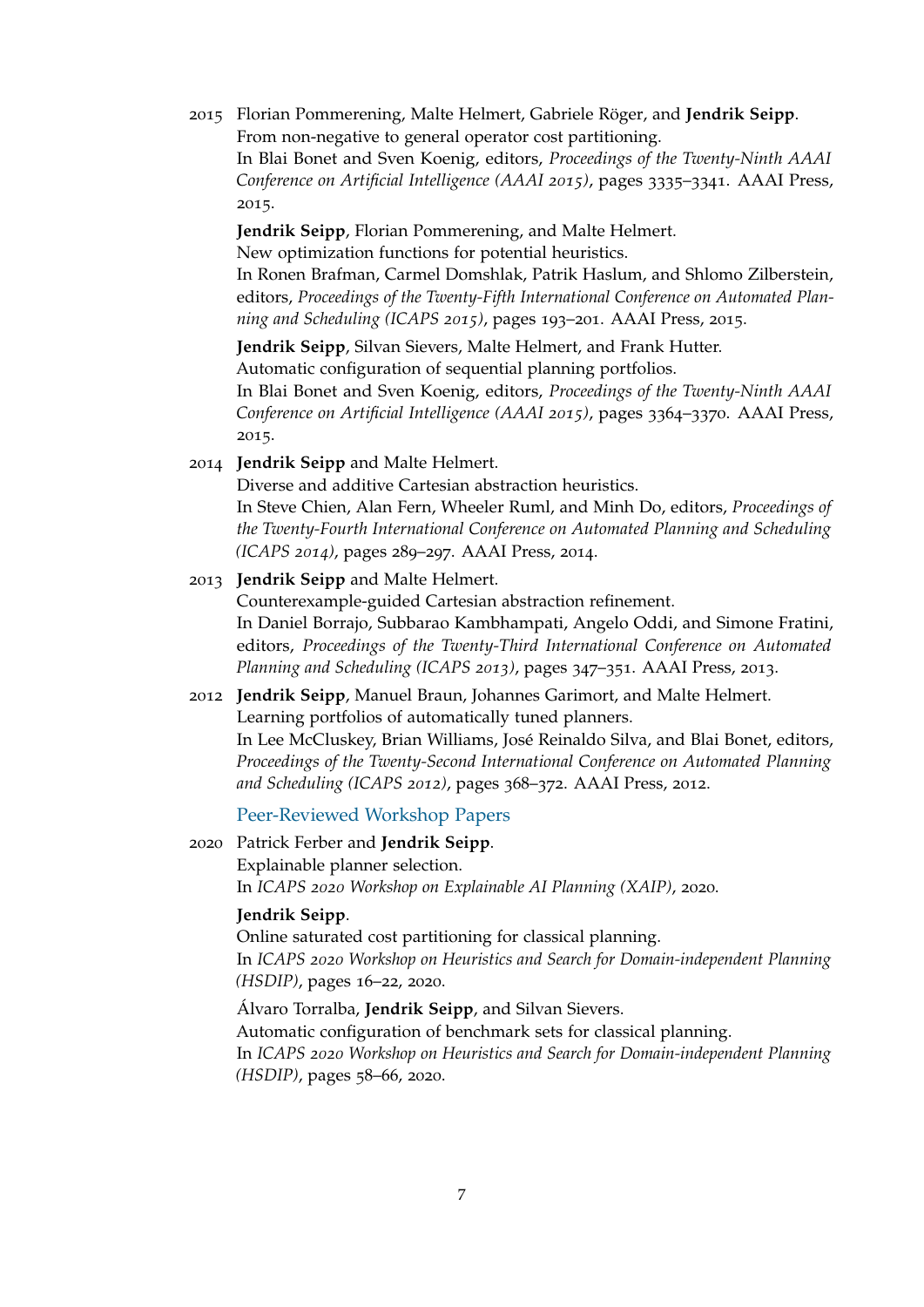#### 2019 **Jendrik Seipp**.

Pattern selection for optimal classical planning with saturated cost partitioning. In *ICAPS 2019 Workshop on Heuristics and Search for Domain-independent Planning (HSDIP)*, pages 72–80, 2019.

#### **Jendrik Seipp**.

Planner metrics should satisfy independence of irrelevant alternatives. In *ICAPS 2019 Workshop on the International Planning Competition (WIPC)*, pages 40–41, 2019.

2016 **Jendrik Seipp**, Florian Pommerening, Gabriele Röger, and Malte Helmert. Correlation complexity of classical planning domains. In *ICAPS 2016 Workshop on Heuristics and Search for Domain-independent Planning (HSDIP)*, pages 12–20, 2016.

#### 2013 **Jendrik Seipp** and Malte Helmert.

Additive counterexample-guided Cartesian abstraction refinement. In Marie desJardins and Michael L. Littman, editors, *Late-Breaking Developments in the Field of Artificial Intelligence – Papers Presented at the Twenty-Seventh AAAI Conference on Artificial Intelligence (AAAI 2013) – AAAI Technical Report WS-13-17*, pages 119–121. AAAI Press, 2013.

2011 Chris Fawcett, Malte Helmert, Holger Hoos, Erez Karpas, Gabriele Röger, and **Jendrik Seipp**.

FD-Autotune: Domain-specific configuration using Fast Downward. In *ICAPS 2011 Workshop on Planning and Learning*, pages 13–17, 2011.

#### **Jendrik Seipp** and Malte Helmert.

Fluent merging for classical planning problems. In *ICAPS 2011 Workshop on Knowledge Engineering for Planning and Scheduling*, pages 47–53, 2011.

#### Theses

2018 **Jendrik Seipp**.

*Counterexample-guided Cartesian Abstraction Refinement and Saturated Cost Partitioning for Optimal Classical Planning*. PhD thesis, University of Basel, 2018.

#### 2012 **Jendrik Seipp**.

Counterexample-guided abstraction refinement for classical planning. Master's thesis, University of Freiburg, 2012.

#### 2009 **Jendrik Seipp**.

Fluent Merging für klassische Planungsprobleme. Bachelor's thesis, University of Freiburg, 2009.

#### Planner Abstracts

#### 2018 **Jendrik Seipp**.

Fast Downward Remix.

In *Ninth International Planning Competition (IPC-9): planner abstracts*, pages 74–76, 2018.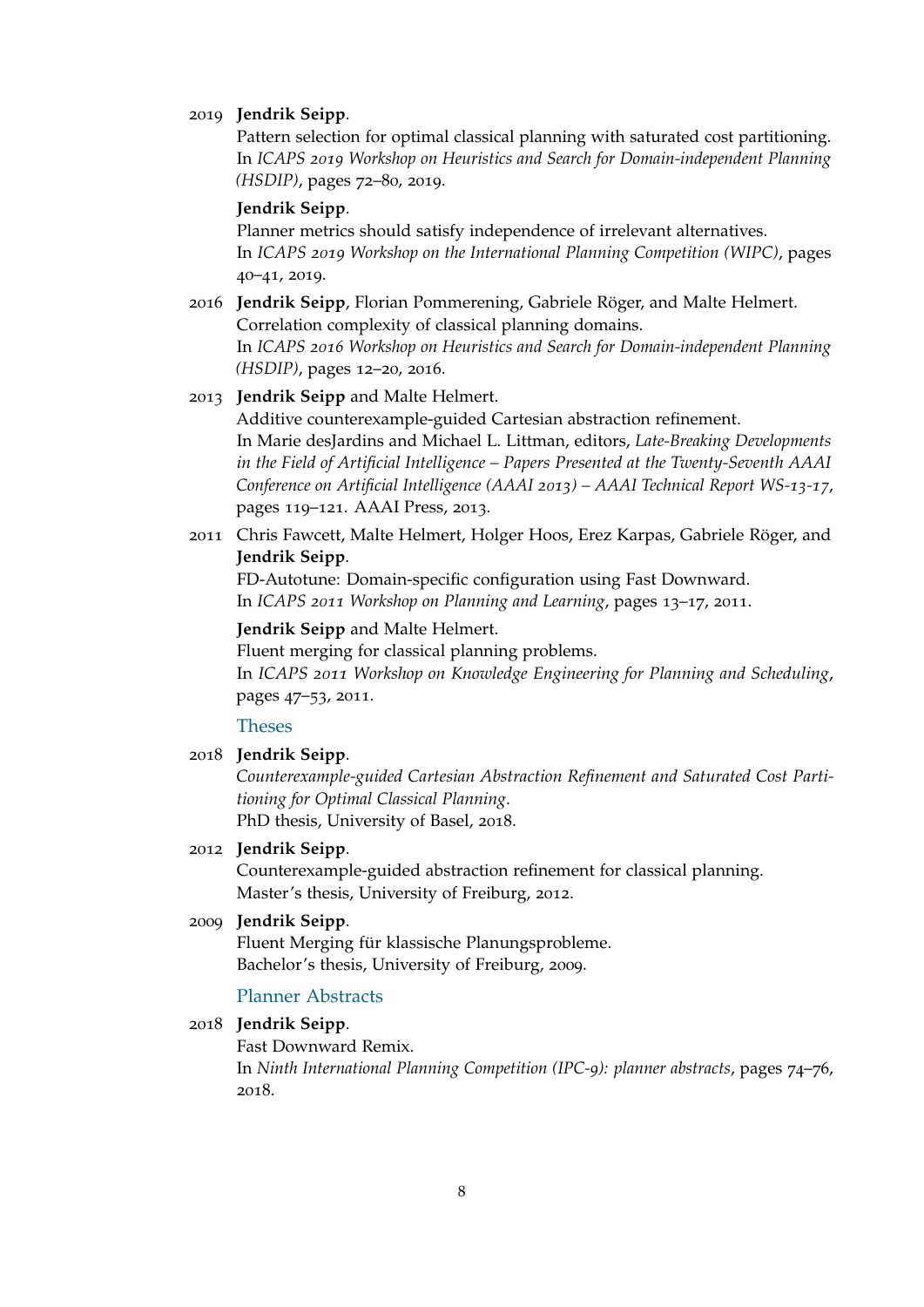#### **Jendrik Seipp**.

Fast Downward Scorpion.

In *Ninth International Planning Competition (IPC-9): planner abstracts*, pages 77–79, 2018.

**Jendrik Seipp** and Gabriele Röger.

Fast Downward Stone Soup 2018.

In *Ninth International Planning Competition (IPC-9): planner abstracts*, pages 80–82, 2018.

2016 Florian Pommerening and **Jendrik Seipp**.

Fast Downward dead-end pattern database.

In Christian Muise and Nir Lipovetzky, editors, *Unsolvability International Planning Competition: planner abstracts*, page 2, 2016.

**Jendrik Seipp**, Florian Pommerening, Silvan Sievers, Martin Wehrle, Chris Fawcett, and Yusra Alkhazraji.

Fast Downward Aidos.

In Christian Muise and Nir Lipovetzky, editors, *Unsolvability International Planning Competition: planner abstracts*, pages 28–38, 2016.

2014 Gabriele Röger, Florian Pommerening, and **Jendrik Seipp**.

Fast Downward Stone Soup 2014.

In *Eighth International Planning Competition (IPC-8): planner abstracts*, pages 28–31, 2014.

**Jendrik Seipp**, Manuel Braun, and Johannes Garimort.

Fast Downward uniform portfolio.

In *Eighth International Planning Competition (IPC-8): planner abstracts*, page 32, 2014.

**Jendrik Seipp**, Silvan Sievers, and Frank Hutter.

Fast Downward Cedalion.

In *Eighth International Planning Competition (IPC-8): planner abstracts*, pages 17–27, 2014.

### **Jendrik Seipp**, Silvan Sievers, and Frank Hutter.

Fast Downward Cedalion.

In *Eighth International Planning Competition (IPC-8) Planning and Learning Part: planner abstracts*, 2014.

**Jendrik Seipp**, Silvan Sievers, and Frank Hutter.

Fast Downward SMAC.

In *Eighth International Planning Competition (IPC-8) Planning and Learning Part: planner abstracts*, 2014.

2011 Carmel Domshlak, Malte Helmert, Erez Karpas, Emil Keyder, Silvia Richter, Gabriele Röger, **Jendrik Seipp**, and Matthias Westphal. BJOLP: The big joint optimal landmarks planner.

In *IPC 2011 planner abstracts*, pages 91–95, 2011.

Chris Fawcett, Malte Helmert, Holger Hoos, Erez Karpas, Gabriele Röger, and **Jendrik Seipp**.

FD-Autotune: Automated configuration of Fast Downward. In *IPC 2011 planner abstracts*, pages 31–37, 2011.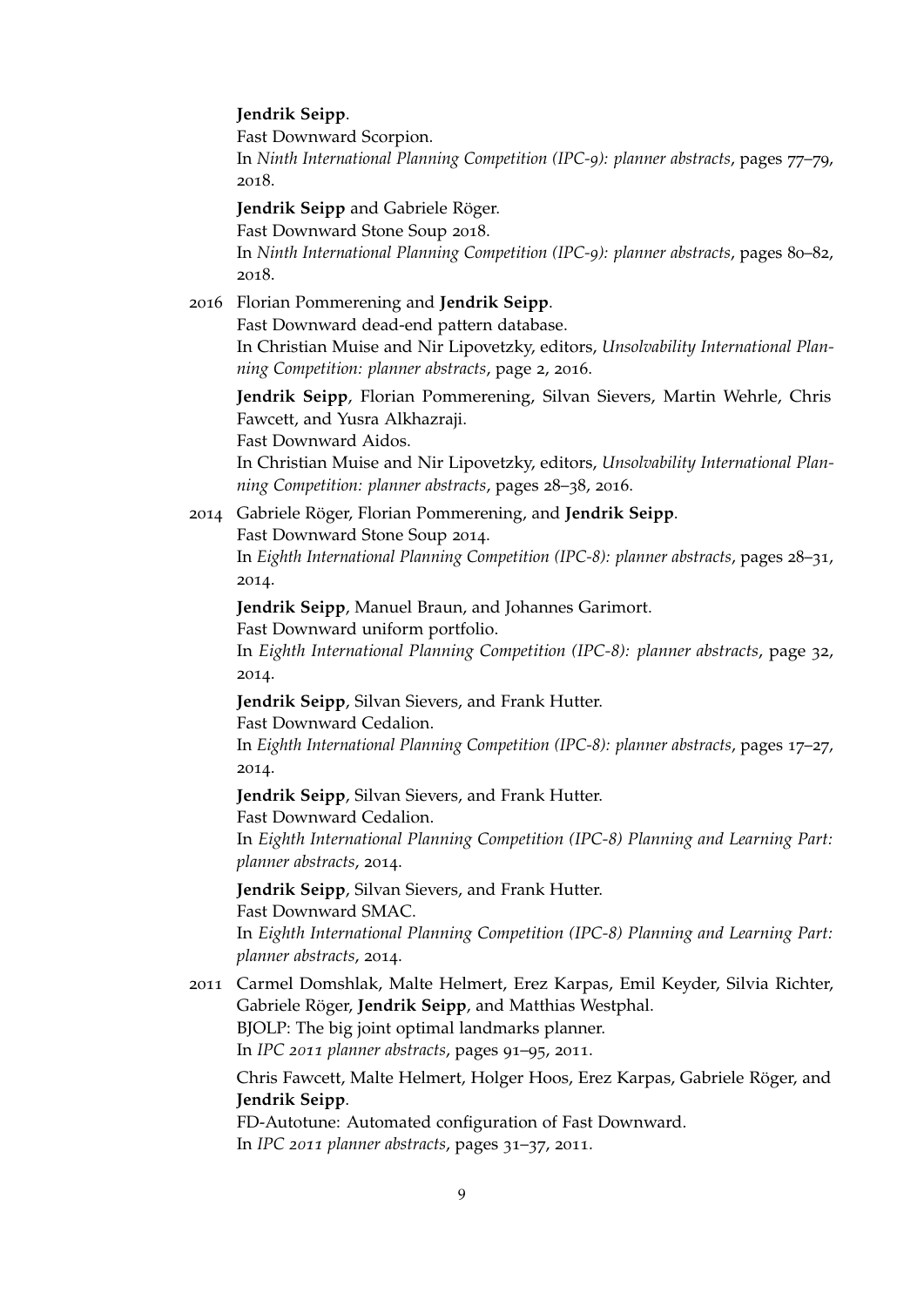Chris Fawcett, Malte Helmert, Holger Hoos, Erez Karpas, Gabriele Röger, and **Jendrik Seipp**.

FD-Autotune: Domain-specific configuration of Fast Downward. In *IPC 2011 planner abstracts, Planning and Learning Part*, 2011.

Malte Helmert, Gabriele Röger, **Jendrik Seipp**, Erez Karpas, Jörg Hoffmann, Emil Keyder, Raz Nissim, Silvia Richter, and Matthias Westphal. Fast Downward Stone Soup. In *IPC 2011 planner abstracts*, pages 38–45, 2011.

# Academic Presentations

# Invited Talks

- 06/2020 Robotics and Intelligent Systems group, University of Oslo, Norway. Topic: *Model-Based Optimization with SMAC*.
- 01/2020 Robotics and Intelligent Systems group, University of Oslo, Norway. Topic: *AI Planning, Abstractions and Cost Partitioning*.
- 07/2015 Algorithms Lab, University of British Columbia, Vancouver, Canada. Topic: *Potential Heuristics for Optimal Classical Planning*.
- 09/2014 COnfiguration and SElection of ALgorithms Workshop (COSEAL 2014) held in Freiburg, Germany. Topic: *Automatic Configuration of Sequential Planning Portfolios*.
- 11/2013 SGAICO Annual Assembly and Workshop (SGAICO 2013) held in Lausanne, Switzerland.

Topic: *Counterexample-guided Abstraction Refinement for Classical Planning*.

#### Tutorials at Major Conferences

- 10/2020 Tutorial at the Thirtieth International Conference on Automated Planning and Scheduling (ICAPS 2020) held online. Topic: *Evaluating Planners with Downward Lab*.
- 06/2015 Tutorial at the Twenty-Fifth International Conference on Automated Planning and Scheduling (ICAPS 2015) held in Jerusalem, Israel. Topic: *Latest Trends in Abstraction Heuristics for Classical Planning* (with Malte Helmert and Silvan Sievers).

# Academic Service

#### **Journals**

AIJ Artificial Intelligence Journal

o Reviewer (2017)

AIJ Journal of Artificial Intelligence Research { Reviewer (2020, 2021)

# **Conferences**

- AAAI AAAI Conference on Artificial Intelligence { PC member (2019, 2020, 2021, 2022)
- ICAPS International Conference on Automated Planning and Scheduling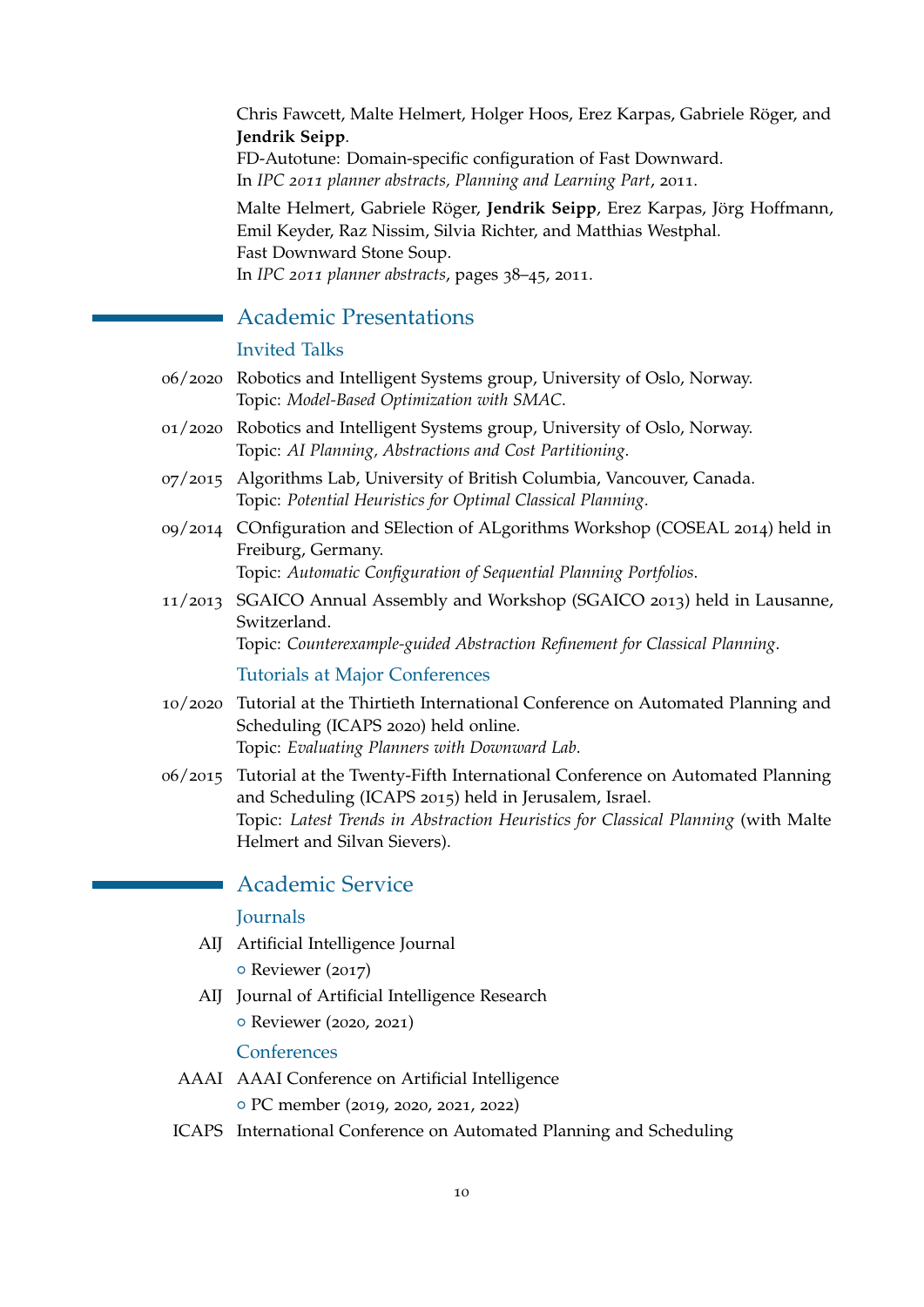- { PC member (2019, 2020, 2021, 2022)
- { Advocate (2020)
- IJCAI International Joint Conference on Artificial Intelligence
	- { SPC member (2021)
	- { PC member (2019, 2020, 2022)

## Workshops

- HSDIP Workshop for Heuristics and Search for Domain-Independent Planning
	- { Organizer of HSDIP 2020 (with Alberto Camacho, Salomé Eriksson, Daniel Fišer, Guillem Francès, Florian Geisser, Patrik Haslum, Silvan Sievers, David Speck and Álvaro Torralba)
	- { Organizer of HSDIP 2019 (with Guillem Francès, Florian Geisser, Daniel Gnad, Patrik Haslum, Florian Pommerening, Miquel Ramirez and Silvan Sievers)
	- { Organizer of HSDIP 2017 (with J. Benton, Nir Lipovetzky, Florian Pommerening, Miquel Ramirez, Enrico Scala and Álvaro Torralba)

#### Seminars

LiU Seminar of the Artificial Intelligence and Integrated Computer Systems Division (AIICS)

o Organizer (2021)

# **Teaching**

- Fall 2019 Lecturer for the seminar "Scientific Writing" at the University of Basel (English, with Craig Hamilton)
- Spring 2019 Teaching assistant for the lecture "Foundations of Artificial Intelligence" at the University of Basel (English, lecturer: Malte Helmert)
- Spring 2017 Teaching assistant for the lecture "Foundations of Artificial Intelligence" at the University of Basel (English, lecturer: Malte Helmert)
	- Fall 2014 Lecturer for the seminar and project "Open Source Software Development" at the University of Basel (German, with Malte Helmert)
		- Supervision of Ph.D. Students

since 09/2021 Paul Höft

since 11/2020 Dominik Drexler (jointly supervised with Hector Geffner)

# Supervision of M.Sc. Students

#### At University of Basel

01/2015 Patrick von Reth Empirical Evaluation of Search Algorithms for Satisficing Planning

Supervision of B.Sc. Students

At University of Basel